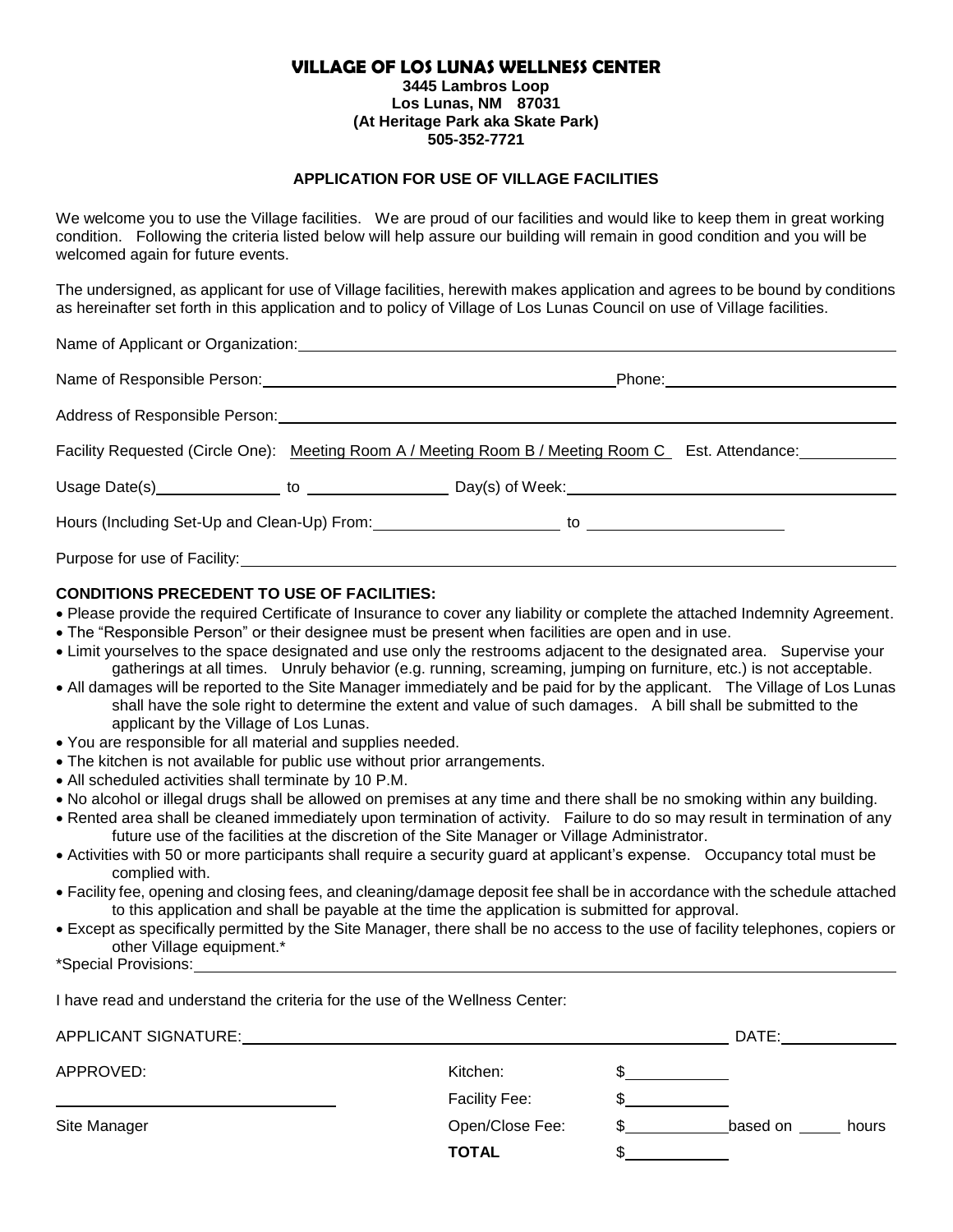Renter Will Not serve or bring alcohol to be consumed or disbursed, nor allow any of their guests to serve or bring alcohol to be consumed or disbursed (including, but not limited to, champagne and wine for tasting purposes) on or in the premises of The Village of Los Lunas, Wellness Center at any time before, during or after

| Event:                                                                                                                         | on <i>[date of event]</i>              |
|--------------------------------------------------------------------------------------------------------------------------------|----------------------------------------|
|                                                                                                                                |                                        |
| I, [Renter's Name Printed]                                                                                                     | , the undersigned, understand that The |
| Village of Los Lunas, Wellness Center, hereinafter referred to as The Village, will not be held liable or in any way connected |                                        |
| with the non-adherence to this contract addendum; that I, said RENTER, assume responsibility for any breach of this            |                                        |
| contract; I, said RENTER, agree to take full responsibility for any breach of this contract on my part or my quests.           |                                        |

Renter Signature

Date

### **REGULATIONS GOVERNING FEES FOR USE OF FACILITIES**

### **Facility Fees:** 1.

Schedule of fees per event: a.

|                                | Profit       | Not-for-Profit |
|--------------------------------|--------------|----------------|
| Multi-purpose/Conference room  | $$30.00$ phr | \$20.00 phr    |
| 1/2 Conference room/Small room | \$20,00 phr  | \$15.00 phr    |

b. Fee must be paid to the Village of Los Lunas at the time application is submitted.

### $2.$ **Opening and Closing Fee:**

- a. All events and activities must have a Village employee present at the facility. If no Village employee can be scheduled to be present at the facility the event or activity shall not be scheduled.
- b. Management fees shall be charged on an hourly rate. Total fee charged would be based on total hours facility is to be used
- c. Fee must be paid to the Village of Los Lunas at the time application is submitted.

### 3. **Damage Deposit:**

- A \$200.00 damage deposit fee shall be paid. This deposit will be returned after the Site Manager has a. determined that the facility has been appropriately cleaned and undamaged.
- A separate check covering this deposit and made out to the Village of Los Lunas must be submitted with the  $b<sub>1</sub>$ application.
- This deposit may be waived when a determination has been made that previous usage has not resulted in  $C_{\rm{c}}$ damage or need for additional cleaning.

#### $\overline{\mathbf{4}}$ . **Other Regulations/Policies**

- a. Any cancellations not made within normal business hours at least 24 hours (48 hours in the case of Sunday) before the scheduled event or activity will result in all fees and charges being forfeited.
- b. Political meetings that are open to the public and are not fund raising events will be charged for the use of facilities at the not-for-profit rate.
- c. The Village of Los Lunas will incur the expenses for qualified organizations as an in-kind match (donation) based on non-profit community services criteria. The criteria will be evaluated on a case by case basis. To qualify for this the user/s must represent a government entity or be a current tenant of The Wellness Center.

# **INDEMNITY AGREEMENT**